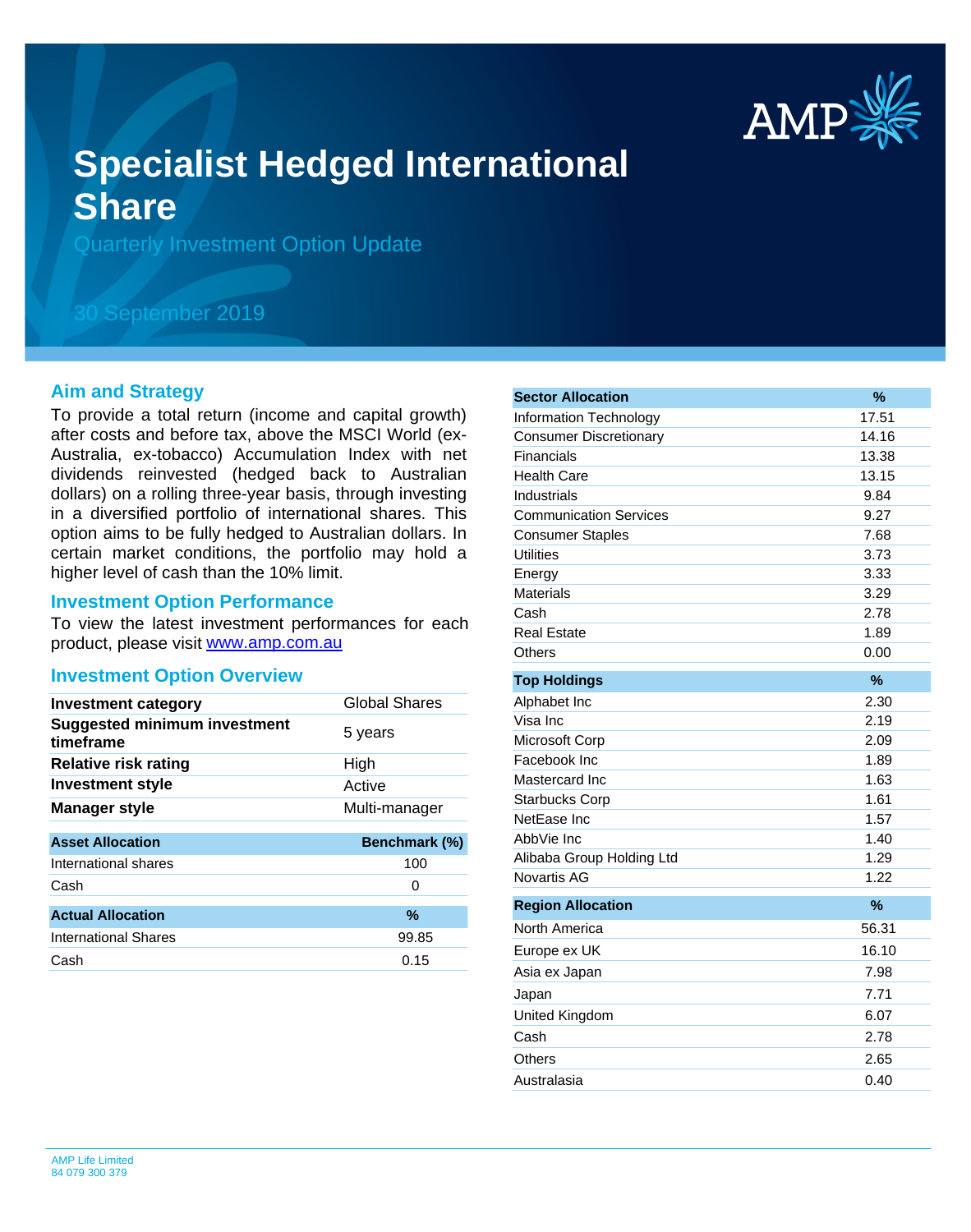### **Fund Performance**

The Fund posted a positive absolute return and underperformed its benchmark (before fees) in the September quarter. In a volatile market, all of the Fund's five underlying managers posted positive returns, with Magellan the only manager outperforming its benchmark over the period. The Fund continues to outperform its benchmark over the longer term, including over 3 and 5 years, and since inception (annualised). (All returns are before fees.)

Country allocation detracted from relative performance over the period. Exposures to emerging markets, particularly South Korea, Brazil and South Africa were the main detractors, while an exposure to Taiwan was the main positive contributor. In developed markets, an underweight exposure to the US was the main detractor, while an underweight exposure to Hong Kong was the main positive contributor.

Sector allocation contributed somewhat to relative performance. An underweight exposure to energy and overweight position in information technology drove relative returns, while underweight exposures to consumer staples and real estate were the main detractors.

Stock selection detracted from relative performance. The largest individual detractors were an underweight exposure to Apple and overweight positions in HCA Healthcare and SAP. Apple (+18%) rose after the company forecast robust sales growth from the new iPhone models. US hospital chain HCA Healthcare (-7%) fell after the company released its earnings report for Q2 2019 which fell short of investor expectations due to an unfavourable shift in the medical-surgical mix of operations. German multinational software company SAP (-11%) fell after the company reported lower margins and a decline in growth in new cloud bookings for the second quarter.

The largest individual contributors were an overweight position in XPO and underweight exposures to Amazon and Netflix. US transport company XPO Logistics (+29%) performed well following the company announcing its Q2 2019 results early in the period, which came in mixed however contained encouraging earnings performance which was better than levels expected by investors and strong free cash flow. US e-commerce giant Amazon (-5%) fell on the back of political criticism, macro-economic uncertainty and some market participants lowering their earnings estimates due to rising transport costs led by the expanding one-day delivery network. US streaming company Netflix (-24%) fell sharply after releasing earnings for Q2 2019 which was lower than expected.

The hedged exposure to the Australian dollar had a negative impact on returns, primarily due to the currency's depreciation compared to the US dollar over the period.

#### **Market Review**

International shares climbed higher in the September quarter, with the MSCI World ex Australia index rising by 1.50% over the period. Markets started the quarter positively amid generally good US corporate earnings and hopes of a favourable US-China outcome. A pull-back then occurred in August and some volatility emerged as speculation rose in regard to the sustainability of global (and particularly US) growth. Mixed messages on monetary policy from the Fed also didn't help. Global markets then recovered to higher levels in September amid continued volatility. Drivers included central bank interest rate reductions and commentary (as the US Federal Reserve reduced the Federal Funds Rate range by a further 25 basis points to 1.75-2.0%), the drone strike in Saudi Arabia, as well as some small but positive US-China trade developments. Emerging markets however struggled during the quarter and underperformed their developed-market counterparts, with the MSCI Emerging Markets accumulation index finishing down by 2.07%. Geopolitical volatility, trade war fears and sovereign debt issues were all contributing factors. (All indices quoted in local currency terms and on a total-return basis, unless otherwise stated.)

#### **Outlook**

Global share markets remain at risk of further weakness in the months ahead on the back of the ongoing US-China trade dispute, Middle East tensions, and mixed economic data as we are in a seasonally weak part of the year for shares.

However, valuations are reasonable, particularly when compared against low bond yields. Global growth indicators are expected to improve by next year and monetary and fiscal policy are becoming more supportive, all of which should support decent gains for share markets on a 6-12 month horizon.

During the current turbulent period, quality companies with solid defensive properties may present the best opportunities for risk-adjusted returns.